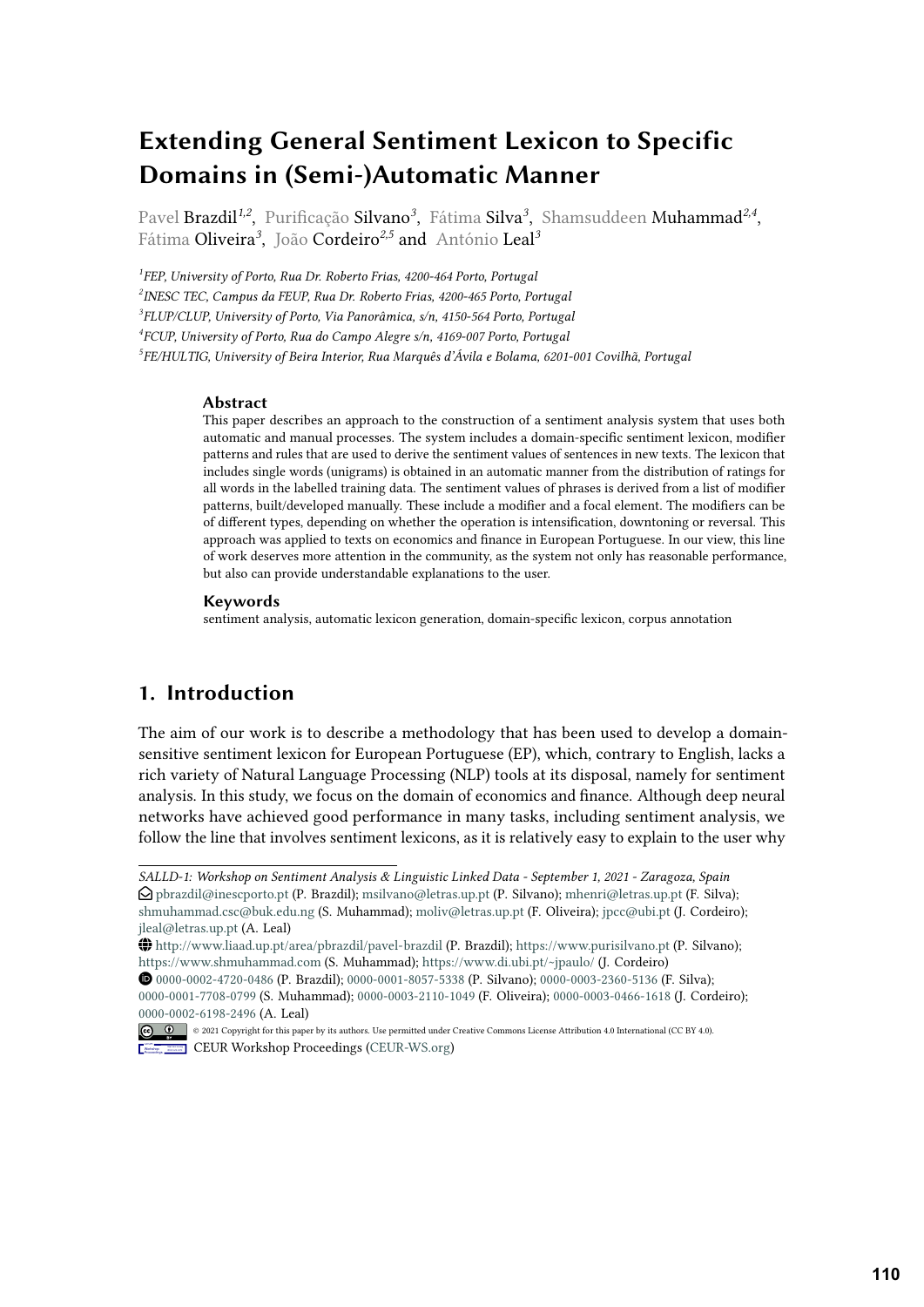a certain polarity was attributed to the given text. So, how can we generate a domain-specific lexicon for EP in this setting?

Developing a domain-sensitive sentiment lexicon manually was excluded from consideration, as it requires a great deal of manual effort. Each domain-specific word, multiword or short phrase needs to be identified manually and added to the existing lexicon.

So, a question arises whether this process can be automated. Almatarneh et al. [\[1\]](#page-14-0) have shown a way to do this, provided a set of labelled texts is available, as in supervised learning, where the labels represent the sentiment values attributed by experts to these texts. Muhammad et al. [\[2\]](#page-14-1) improved this approach by processing all tokens in the labelled texts and, for each one, by constructing a distribution of ratings. This distribution was used to infer the sentiment value of the given token. Tokens with values different from zero are added to the sentiment lexicon. This approach is used as the basis for the method used here.

The quality of the induced lexicon depends on the number of labelled texts available. As labelling is done by human experts, the amount of labelled data is normally limited. So, because of this limitation, we restrict the automatic approach to single words (unigrams). Phrases, such as "crescimento alto" (high growth), are acquired in another way, with recourse to modifier patterns that include contextual shifters or modifiers of the sentiment value of a particular word or expression. The modifiers can be of different types, depending on whether the operation involved is intensification, downtoning/attenuation or reversal [\[3\]](#page-14-2). All these patterns are identified manually from the labelled texts. In addition to this, we also consider other similar variants (synonyms or paraphrases) that may occur in similar situations. The sentiment value of the pattern is obtained in an automatic way, by applying rules, as discussed in Section 5.

Many of these patterns are not specific to a particular domain, but rather are quite general and applicable across domains and also languages. So, these patterns constitute a linguistic knowledge, which is generally useful and could be shared among different groups, as they are not specific to a particular domain.

Therefore, the aim of this paper is to describe an approach to the construction and use of domain-specific lexicon that uses both automatic and manual processes. We show the results of this approach on texts from the domain of economics and finance.

The rest of this article is organized as follows. The next section discusses related work. Section [3](#page-3-0) describes the method of automatic generation of the sentiment lexicon. Section [4](#page-7-0) discusses the experimental results obtained with this approach. Section [5](#page-8-0) is dedicated to modifier patterns. It starts by explaining that they include a modifier and a focal element and then presents different types of modifiers (e.g., intensifiers, etc.) and the rules that are used to derive the sentiment value of specific patterns. Section [5.5](#page-12-0) presents the results obtained with this approach. Section [6](#page-13-0) includes the conclusions.

# **2. Related Work**

The area of sentiment analysis has attracted a lot of attention in the past, and consequently, many approaches exist. One recent paper of Atteweldt et al. [\[4\]](#page-14-3) compares manual annotation, crowd-coding, dictionary approaches and machine learning (ML). This work is relevant to the research discussed here, as it focuses on a similar subject area covered in this paper, namely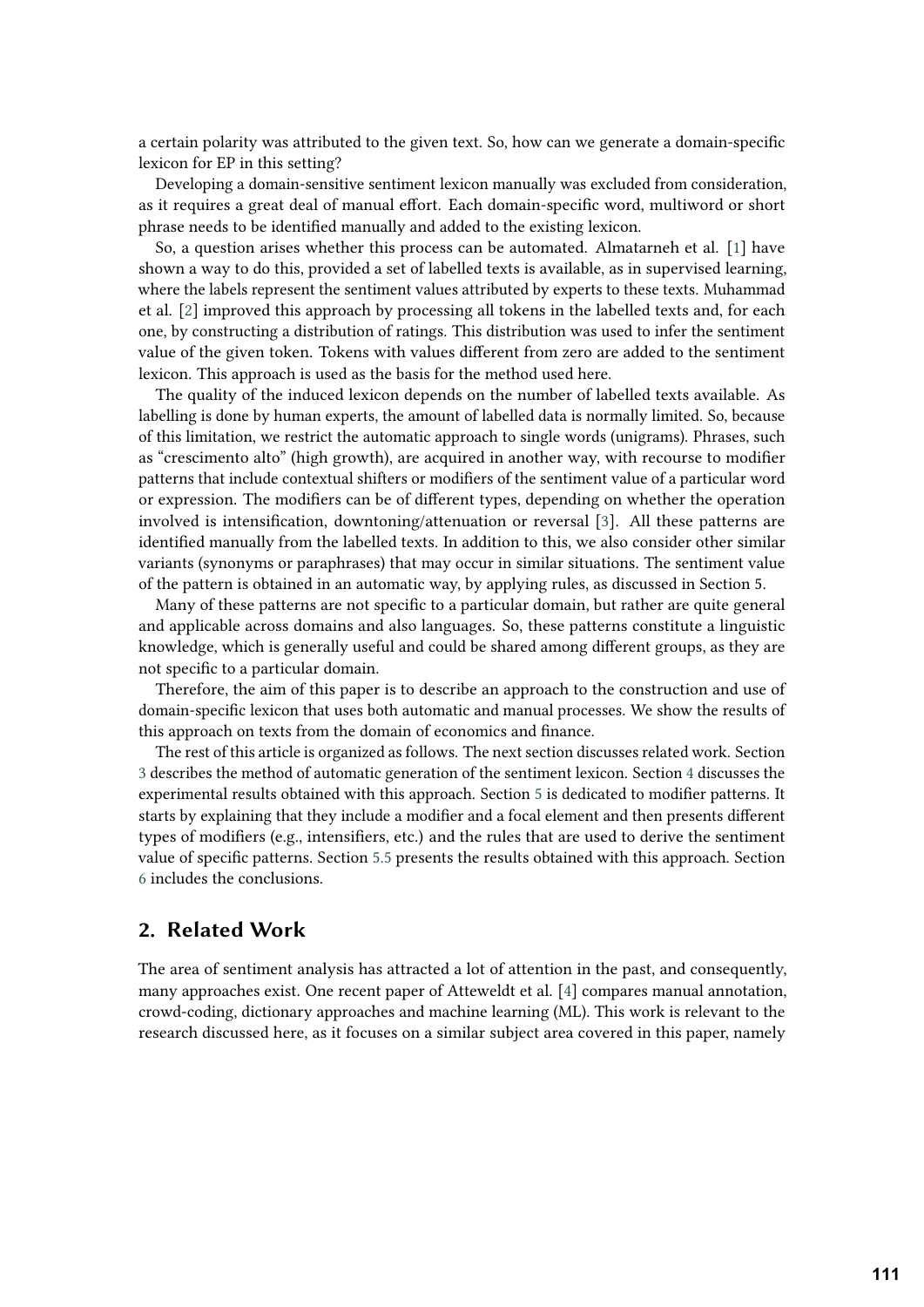economics (more precisely economic headlines) in a language with limited language resources (Dutch), which in this respect can be compared to Portuguese. The conclusion of the authors is that off-the-shelf dictionaries do not perform well on new tasks, when compared to machine learning (ML) methods, particularly deep learning methods, such as, Convolutional Neural Networks (CNN). Although deep learning techniques often provide well performing solutions, it is not easy to see why a certain prediction was made and what it is based on. This motivated us to explore automated techniques in the process of lexicon construction.

Lexicon-based approaches can be divided into basically different groups, depending on whether the lexicon construction is manual, semi-automatic or automatic. Manual approach was used by Forte et al. [\[5\]](#page-14-4), who analyzed users' commentaries in Portuguese concerning certain products and services. They used an existing sentiment lexicon as the basis for further domainspecific extensions generated manually, which led to a marked improvement of predictive performance. Silva et al. [\[6\]](#page-14-5) followed a similar approach in a study oriented towards texts in Portuguese in the area of economics and finance. The downside of such approaches is that the domain-specific extensions require a great deal of manual effort. The following example illustrates this.

*A dívida ingerível, o crescimento anémico, os impostos altos, o investimento nulo, a regulação ineficaz, a separação dos portugueses entre protegidos e excluídos exigem mais do que um simples "virar de página" da austeridade. (The unmanageable debt, anaemic growth, high taxes, zero investment, inefficient regulation, the separation of the Portuguese between the protected and the excluded demand more than a simple "turning of the page" on austerity.)*

The lexicon SentiEcon [\[7\]](#page-15-0) is relevant to our work, as it is a domain-specific lexicon for sentiment analysis applications in English. It contains 6,470 entries (single words and multiwords) annotated with semantic orientation and intensity. This sentiment lexicon is intended for use in the financial/economic domain in conjunction with a general sentiment lexicon. Also, a similar strategy on Portuguese was followed in the work of Silva et al. [\[6\]](#page-14-5).

Some semi-automatic approaches start with a relatively small lexicon that contains certain important seed words that can be provided manually, particularly when trying to construct a domain-specific lexicon. The process of label propagation is used to transfer the values to other domain-specific terms, identified as synonyms. Various methods exist for that, including, for instance, synsets of Wordnet or domain-sensitive embeddings [\[8,](#page-15-1) [9\]](#page-15-2).

Various authors investigated automatic approaches for lexicon construction. In the work of Almatarneh et al. [\[1\]](#page-14-0), the words were classified into three categories - negative, neutral and positive, depending on the rating. Sentiment values are inferred from the frequencies in the negative and positive category. This approach has the disadvantage of considering all ratings in the negative (or positive) category as equivalent. In other words, it does not exploit the valence within the positive/negative category. The approach described in this paper improves this shortcoming.

One recent work related to our work is oriented towards sentiment classification of economic text in Portuguese [\[10\]](#page-15-3). Their data involves 400 manually annotated sentences on economics extracted from Portuguese newspapers. Although they have performed experiments with different ML approaches, the best performance was obtained with rules generated manually.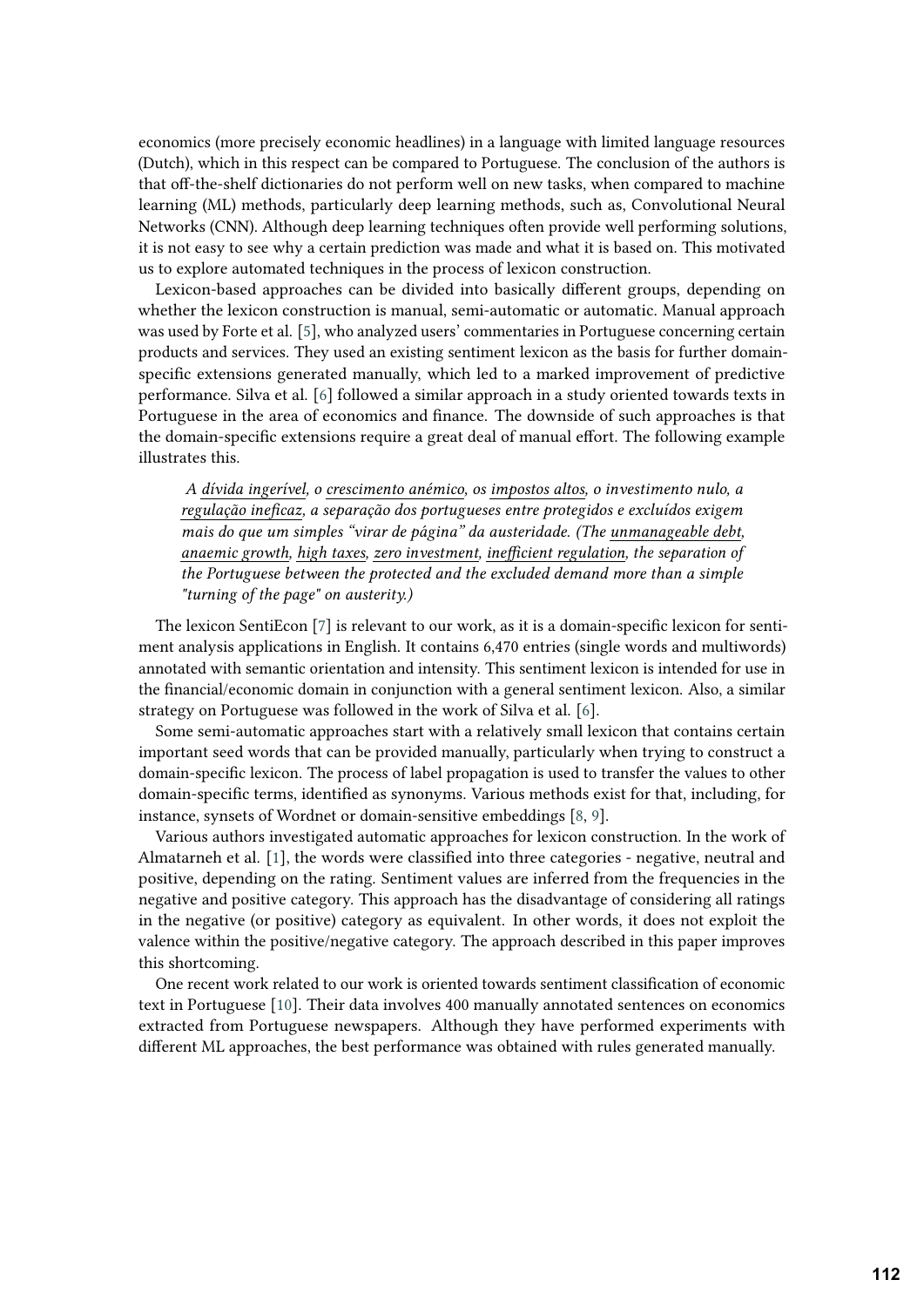# <span id="page-3-0"></span>**3. Automatic generation of sentiment lexicon with single words**

The methodology adopted involves the following steps:

- 1. Corpus annotation
- 2. Carrying out pre-processing
- 3. Generating the distributions of probabilities of occurrence of words
- 4. Using the distribution of probabilities to generate the sentiment values
- 5. Rescaling the sentiment values for a specific task

More details on some of the above steps follow.

# <span id="page-3-2"></span>**3.1. Corpus annotation**

The group of four linguists prepared 23 texts on the topic of finance and economy from different online newspapers. Each text contained a certain number of sentences (or phrases) varying from 2 to 30. The total number of sentences was 408. At least two annotators annotated each sentence (or phrase) with the sentiment value on the scale of -3 to 3. In cases when the value diverged, the other two annotators were called upon to establish the agreement. The following table shows examples of some of the sentences/phrases used.

| S/N            | <b>Sentences</b>                                                              | Polar |
|----------------|-------------------------------------------------------------------------------|-------|
| 1              | Primeiro porque quem está habituado a lidar com a exportação de serviços      |       |
|                | sabe que a falta de qualificação dos portugueses é uma falsa questão.         |       |
| $\mathcal{L}$  | Porque não só o trabalho dos portugueses se vende como nunca, como também     | 2     |
|                | diversas mega empresas europeias estão a mudar para cá os seus serviços       |       |
|                | mais sofisticados.                                                            |       |
| 3              | O saldo positivo das nossas trocas compensa largamente o financiamento das    |       |
|                | atividades do país.                                                           |       |
| $\overline{4}$ | Os números da economia portuguesa (trabalhados a partir de dados do Por-      | 2     |
|                | data), na parte em que interessa, são bastante lisonjeiros.                   |       |
| 5              | Este último número é muito interessante pelo facto de ser próximo da inflação |       |
|                | na zona Euro, o que significa que, em termos de valor, as importações pouco   |       |
|                | se alteraram no número global.                                                |       |

### **Table 1**

Examples of some of the sentences and rating.

The distribution of ratings and counts is highly skewed towards negative values. The corresponding distribution is shown in Table [2.](#page-3-1)

<span id="page-3-1"></span>

| Rating                                 |     |     |  | Total |
|----------------------------------------|-----|-----|--|-------|
| Number of occurrences $\mid$ 21 $\mid$ | 100 | 147 |  |       |

### **Table 2**

Distribution of ratings for our data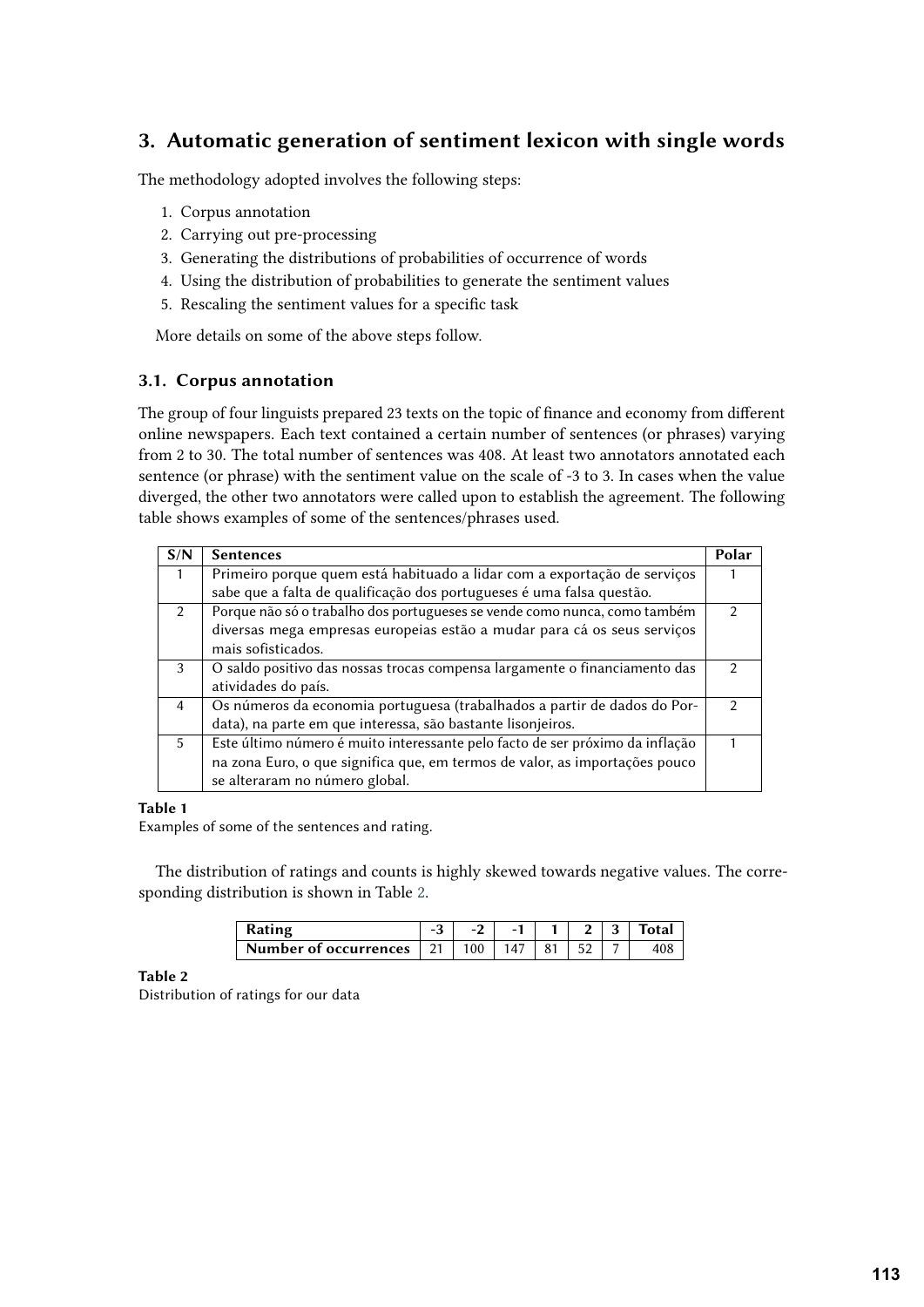#### **3.2. Preprocessing**

The data is read-in using R language. This process generates a data frame. The column containing the text is passed to udpipe package to extract lemmas. Further processing is done with tm package of R. Previous studies have shown that not all lexical categories include sentiment bearing words (e.g., [\[11,](#page-15-4) [12,](#page-15-5) [13\]](#page-15-6)). Our experiments have indicated that the most useful categories to consider are nouns, verbs, adjectives, and adverbs. Therefore, we focused on these four categories only when considering unigrams.

# **3.3. Generating the distributions of probabilities of occurrence of words for ratings**

In this process, we consider each term that appears in the given texts (e.g., term  $t_i = "good"$ ) and examine its number of occurrences for different ratings in vector  $W = (-3, -2, -1, 0, +1, +2)$ , +3). So, let  $N_{ti, rj}$  represent the number of occurrences of term  $ti$  in the texts with rating  $rj$ . Hence, the estimate probability of occurrence of term ti in text with rating  $r_j$  could be estimated by ratio

$$
p_{ti, rj} = \frac{N_{ti, rj}}{N_{ti,*}}\tag{1}
$$

where  $N_{ti,*}$  represents the total number of occurrences of term  $ti$  across all ratings. Let  $P_{ti}$ represent the vector of estimates of probabilities of occurrence associated with different ratings.

Words that are relatively rare could have many values  $N_{t,i,r,i}$  equal to 0. As we know, estimates carried out on small samples are rather unreliable. To avoid this problem, we use a kind of smoothing technique, which is based on the notion of Laplace smoothing. To calculate the estimate of probability of occurrence of term  $ti$  in text with rating  $rj$ , we use

$$
p'_{ti, rj} = \frac{N_{ti, rj} + C_1}{N_{ti, *} + C_2}
$$
\n(2)

where  $C_1$  and  $C_2$  are constants. In this study we use  $C_1 = 1$  and  $C_2 = 2$ . Let  $P'_{ti}$  represent the vector of individual values. To guarantee that all estimates sum to 1, we divide the individual values by the total

$$
p_{ti, rj}^{\prime\prime} = \frac{p_{ti, rj}^{\prime}}{\sum p_{ti, rj}^{\prime}}
$$
\n
$$
\tag{3}
$$

To calculate the sentiment value  $(SV_{ti})$  of a particular term ti, we use

$$
SV_{ti} = \sum p_{ti}^{\prime\prime} * W \tag{4}
$$

which represents a sum of the inner product of the two vectors  $(p''_{ti}$  and  $W$ ). For  $\boldsymbol{\textbf{example}}$ , let us see how our method can be applied to calculate the sentiment value of the term "bom" (good) on the basis of one preliminary study. Table [3](#page-5-0) shows the following entities:

- $N_{bom, rj}$ , representing the number of occurrences of the word  $bom$  in the given sentences/phrases with a particular rating,
- ratio  $p_{bom,r_i}$ ,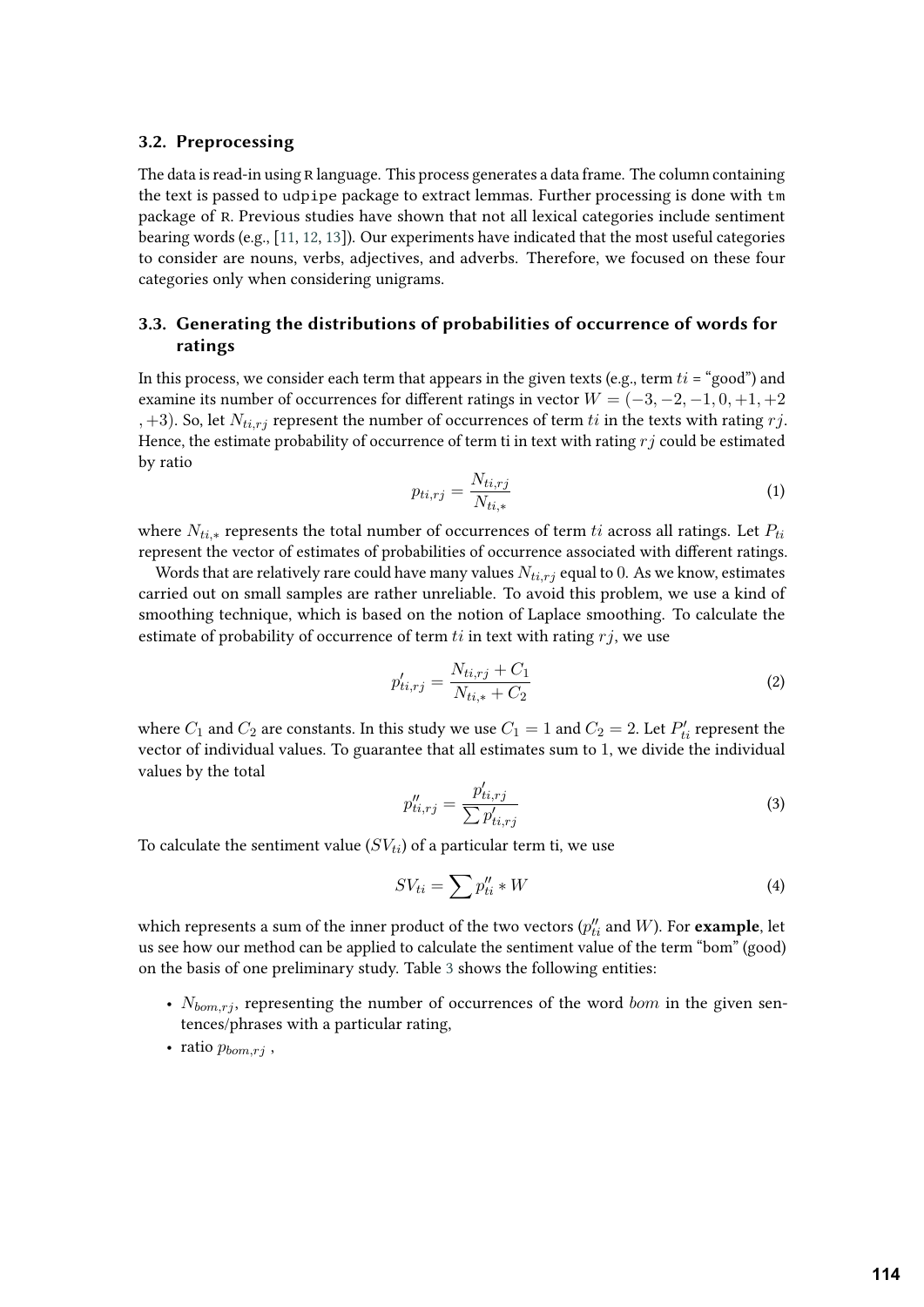- adjusted value  $p'_{bom,rj}$  using Laplace correction, which increases small values of  $p'_{bom,rj}$ and decreases large values,
- adjusted estimate of probability  $p''_{bom,rj}$ ,
- product  $p''_{bom,rj} * W$  used in the calculation of the sentiment value.

| Rating $rj$ | $N_{bom,rj}$ | $p_{bom,rj}$ |       | $p'_{bom,rj}$ |       | $p''_{bom,rj}$ | $p''_{bom,rj} * W$ |
|-------------|--------------|--------------|-------|---------------|-------|----------------|--------------------|
| $-3$        | $\mathbf{0}$ | 0/38         | 0.000 | 1/40          | 0.025 | 0.023          | $-0.068$           |
| $-2$        | $\mathbf{0}$ | 0/38         | 0.000 | 1/40          | 0.025 | 0.023          | $-0.045$           |
| $-1$        | 6            | 6/38         | 0.158 | 7/40          | 0.175 | 0.159          | $-0.159$           |
| $+1$        | 20           | 20/38        | 0.526 | 21/40         | 0.525 | 0.477          | 0.477              |
| $+2$        | 10           | 10/38        | 0.263 | 11/40         | 0.275 | 0.250          | 0.500              |
| $+3$        | 2            | 2/38         | 0.053 | 3/40          | 0.075 | 0.068          | 0.205              |
| Total       | 38           |              | 1.000 |               | 1.100 | 1.000          | 0.909              |

#### **Table 3**

Distribution of occurrences of "bom" across different ratings.

Figure [1](#page-5-1) accompanies Table [3](#page-5-0) and shows the distribution of the value  $N_{bom,r_i}$ . As can be seen, the distribution is highly skewed towards positive ratings.

<span id="page-5-1"></span><span id="page-5-0"></span>

**Figure 1:** Distribution of the value  $N_{bom, r_i}$  for the word "bom".

#### **3.4. Using the distribution of probabilities to generate the sentiment values**

The estimates of probabilities can be used to calculate the sentiment value of the word "bom" (good). As was shown before, this is done by calculating the inner product of the vector of estimates of probabilities  $P''_{\mathit{born}}$  and the vector of weights  $W.$  Figure [2](#page-6-0) shows the result of this operation. The final sentiment value of the word "bom" is calculated as the sum of the individual contributions. The final sentiment value of this word is 0.907. A part of the lexicon induced in our preliminary study from the data (Ecolex) is shown in Table [4.](#page-6-1) Table [5](#page-6-2) shows the distribution for different lexical classes.

The words that have a clear positive sentiment are highlighted in bold (e.g., *excelente*, *bom*). Some of the words in this sample are related to economics and finance (e.g., *investimento*, *crescer*), while others seem to be rather spurious entries (e.g., *opinião*, *chave*, *exigir*). These can arise because the training data is relatively small.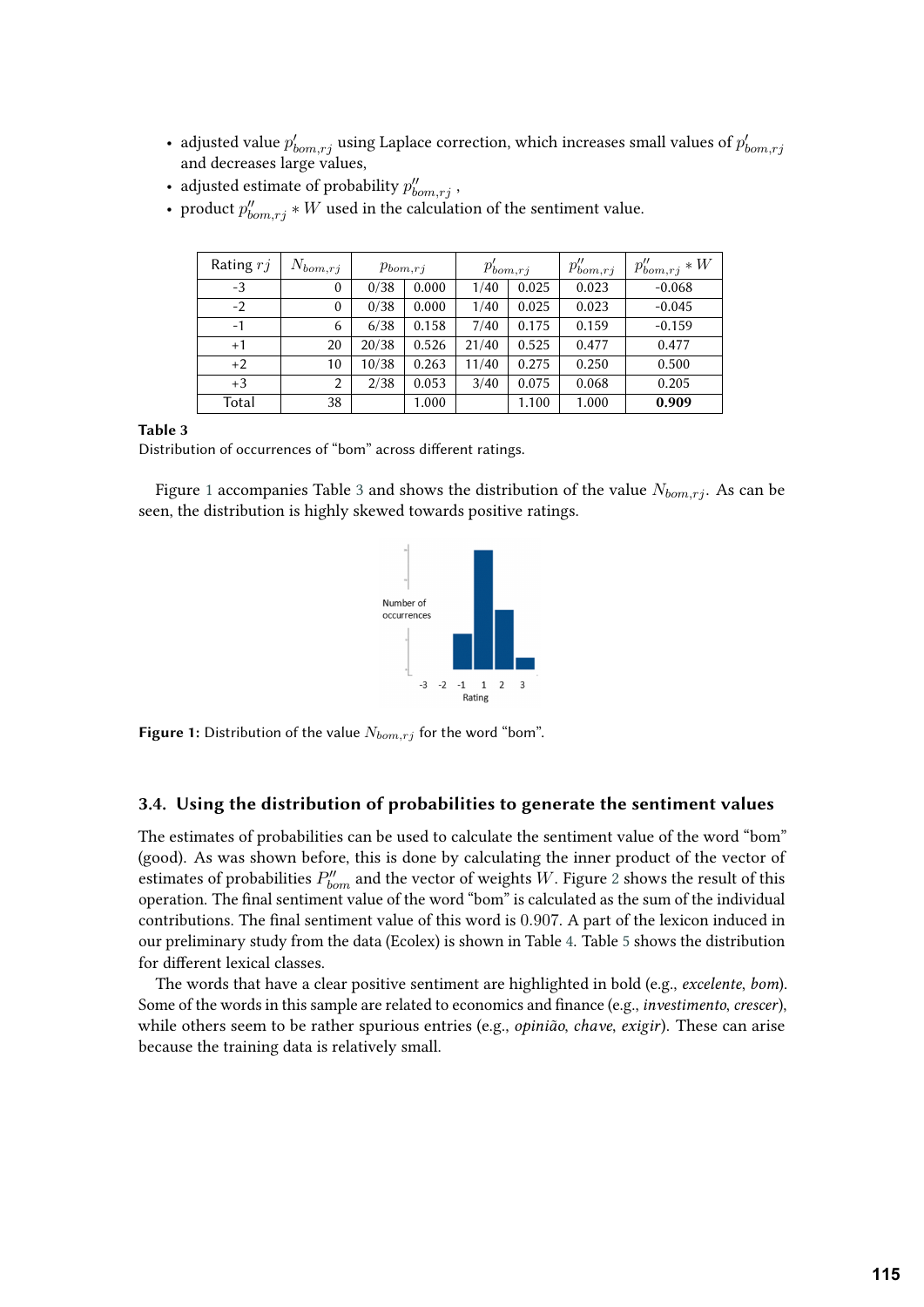<span id="page-6-0"></span>

**Figure 2:** Contributions to the sentiment value of the word "bom".

| Ecolex                                 | Sentilex-PT |       |              |                    |           |
|----------------------------------------|-------------|-------|--------------|--------------------|-----------|
| Word                                   | Sent.Val.   | Count | <b>Class</b> | Word/Idiom         | Sent.Val. |
| merecer                                | 1.200       | 6     | v            | merecer o que tem  | $-1$      |
| excelente (excellent)                  | 1.167       | 8     | ADI          | excelente          |           |
| opinião (opinion)                      | 1.143       | 10    | N            | opinião            |           |
| chave (key)                            | 1.000       | 6     | ADI          | chave              |           |
| chave (key)                            | 1.000       | 6     | N            | chave              |           |
| exigir (require)                       | 1.000       | 10    | v            | exigir             |           |
| investimento (investment)              | 1.000       | 11    | N            | investimento       |           |
| respeito (respect)                     | 1.000       | 6     | N            | faltar ao respeito | $-1$      |
| <i>importante</i> ( <i>important</i> ) | 0.955       | 18    | ADI          | importante         |           |
| crescer (grow)                         | 0.931       | 25    | ν            | crescer            |           |
| <b>bom</b> (good)                      | 0.909       | 40    | ADI          | bom                |           |

#### **Table 4**

Examples of some lexicon entries in Ecolex and Sentilex-PT.

<span id="page-6-2"></span><span id="page-6-1"></span>

| <b>Class</b>    | Count |
|-----------------|-------|
| AD <sub>I</sub> | 106   |
| ADV             | 36    |
| N (noun)        | 246   |
| V (verb)        | 114   |

**Table 5**

Frequencies of lexicon entries for different lexical classes.

Table [4](#page-6-1) shows the sentiment values for the same words in Sentilex-PT, an off-the-shelf lexicon [\[14,](#page-15-7) [15\]](#page-15-8). This lexicon includes not only words, but also various idiomatic expressions and phrases (e.g., *faltar ao respeito*). At first sight, this seems to be an advantage. However, our solution based on modifier patterns, discussed in Section 4, can, in principle, generate many phrases including "*faltar ao respeito*", and hence is more general. Sentilex-PT does not include some words that clearly have positive sentiment value in economics and finance that our system introduced (e.g., *investimento*, *crescer*).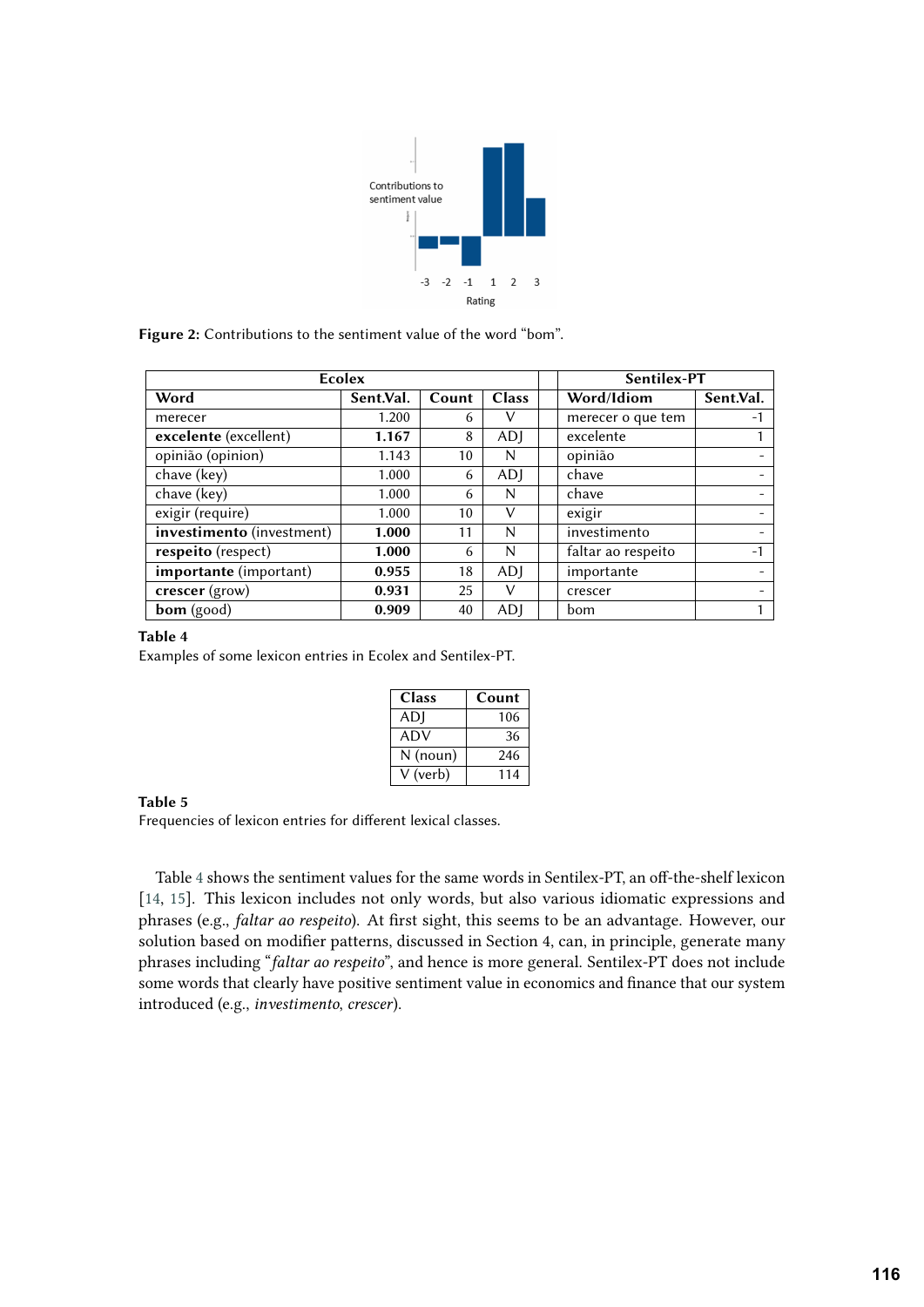#### **3.5. Rescaling the sentiment values for a specific task**

The sentiment values calculated as shown are applied to the given sentences to generate predictions. Here, we use the usual method that sums up all the sentiment values of words that appear in the lexicon and in the sentence. However, large texts may include many positive (negative) terms and hence the sum may exceed the limits of -3 and 3. This was confirmed, as the maximum and minimum predictions on the training data were 22.60 and -9.20. To prevent this, we carry out rescaling of the values. This is done by generating the predictions for the training data and identifying the 15 and 85 percentiles, which represent an adjusted minimum and maximum value (the true minimum and maximum could be "outliers", i.e., sentences that are either too short or too long). The 85 and 15 percentiles of predictions on the training data were 4.90 and -1.07.

The lexicon values are stretched (or squashed) so that the adjusted minimum and maximum value would coincide with -3 and +3. All values smaller than -3 are substituted by -3, and, similarly, all values larger than 3 are substituted by 3.

#### **3.6. Combining domain-specific lexicon with an existing general lexicon**

As the number of items in the domain-specific training dataset is usually limited, so is the size of such lexicon and the quality of the ratings induced. This is why some authors have maintained a position that the domain-specific lexicon should complement a given general purpose lexicon [\[6,](#page-14-5) [7\]](#page-15-0). In this work, we also consider this alternative and use Ecolex as the domain-specific lexicon and Sentilex-pt, as the general purpose lexicon. The combination of the two lexicons is identified as Ecolex+Sentilex. If the same word is used in both lexicons, preference is given to the sentiment value in the domain-specific lexicon (i.e., Ecolex).

# <span id="page-7-0"></span>**4. Experimental set up, evaluation and results**

### **4.1. Evaluation set up**

#### **Evaluation methodology**

In this work we adopt a 5-fold cross validation. The existing data is divided into five partitions (folds). The data of one fold (i.e., approximately 408/5 cases rounded up to an integer value) is used as the test data. The remaining four folds are used as "training data" that is used to construct the lexicon (Ecolex). As there are five different ways we can select a fold for testing (there are five folds to choose from), we obtain five different pairs of training and test datasets.

As this training data is unbalanced, i.e., contains more cases with positive rating than the negative ones, the training data is modified before it is used to generate the lexicon. Some positively rated sentences (or their fractions) are duplicated. This way, the training data includes typically 324 cases plus 100 duplicates.

#### **Evaluation measures**

Evaluation is done using different types of measures, depending on whether we use our system to generate numeric or categorical predictions. When the system is used as a regression system and hence generates numeric predictions, the *mean absolute error* ( $MAE$ ) is used in the evaluation. It is calculated using  $MAE = |\widehat{SV}_{di} - SV_{di}|$ , where  $\widehat{SV}_{di}$  represents the predicted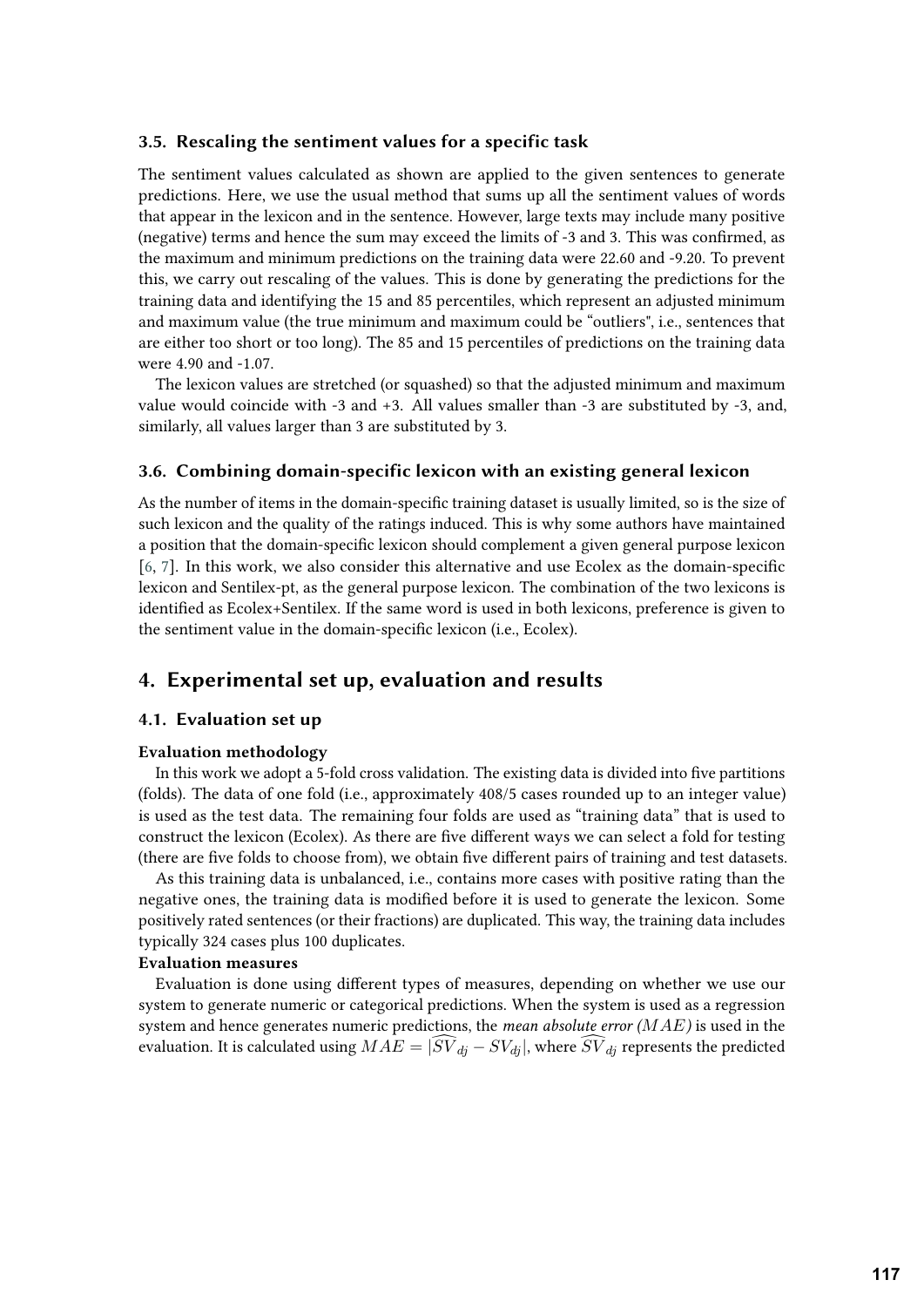sentiment value on text  $dj$  and  $SV_{di}$  the true value. When the system is used as a classifier and hence generates categorical predictions, the measures that are commonly used are accuracy, precision, recall, F1 and macroF1 [\[16\]](#page-15-9). In this paper we report the results solely in terms of accuracy.

# **4.2. Evaluation of SA system to generate predictions**

Before discussing the results obtained by our system, we describe a simple baseline called default system, which predicts the most frequent class for each case. This value can be compared with the correct value, which in turn allows us to calculate mean accuracy.

The results of our SA system with different sentiment lexicons are shown in Table [6.](#page-8-1) The columns Fold 1 to Fold 5 show the performance across different folds. The mean value is shown in the last column. As we can see, the accuracy of our system that uses the combined lexicon (Ecolex+Sentilex) is better than the SA system that uses just Sentilex. The improvement is significant - about 10%.

<span id="page-8-1"></span>

|                 | Accurracy $(\%)$ |        |        |        |        |       |
|-----------------|------------------|--------|--------|--------|--------|-------|
| Lexicon         | Fold 1           | Fold 2 | Fold 3 | Fold 4 | Fold 5 | Mean  |
| Ecolex          | 60.37            | 54.21  | 65.71  | 47.06  | 55.66  | 56.60 |
| Sentilex-PT     | 62.26            | 39.25  | 65.71  | 70.58  | 58.49  | 59.60 |
| Ecolex+Sentilex | 76.41            | 77.57  | 73.33  | 66.67  | 55.66  | 69.93 |

**Table 6**

Accuracy results with different lexicons.

# <span id="page-8-0"></span>**5. Generation of modifier patterns**

#### **5.1. Modifier patterns**

As many authors have shown, certain words or phrases can act as *modifiers or contextual valence shifters* [\[17\]](#page-15-10) of the sentiment value of the words (or expressions) that appear in the same syntactic structure. Typically, it is assumed that these shifters can be adverbs, negative function words, modal verbs or connectors, which modify nouns, verbs, adjectives or adverbs. However, Schulder et al. [\[18\]](#page-15-11) argue that content words like verbs, nouns and adjectives can act as polarity shifters.

A modifier is a word or expression that changes the polarity of another word or expression. This can be done by the means of the operations of *intensification, downtoning/attenuation or reversal*. In this work, modifiers are represented by symbol " $M$ ". The words (or expressions) whose sentiment value is affected by the modifiers are referred to as focal elements and are represented by symbol  $F$ .

Whenever we need to indicate that the focal element has positive (or negative) sentiment value, we will use  $F^+$  (or  $F^-$ ). The combination of the modifier and the corresponding focal element is referred to as a "*modifier pattern*". So, the pattern can be represented by " $F + M$ " (or by " $M + F$ "), depending on whether the modifier appears before (or after) the focal element. In this expression, the symbol "+" can be seen as a shorthand for "*is followed by*".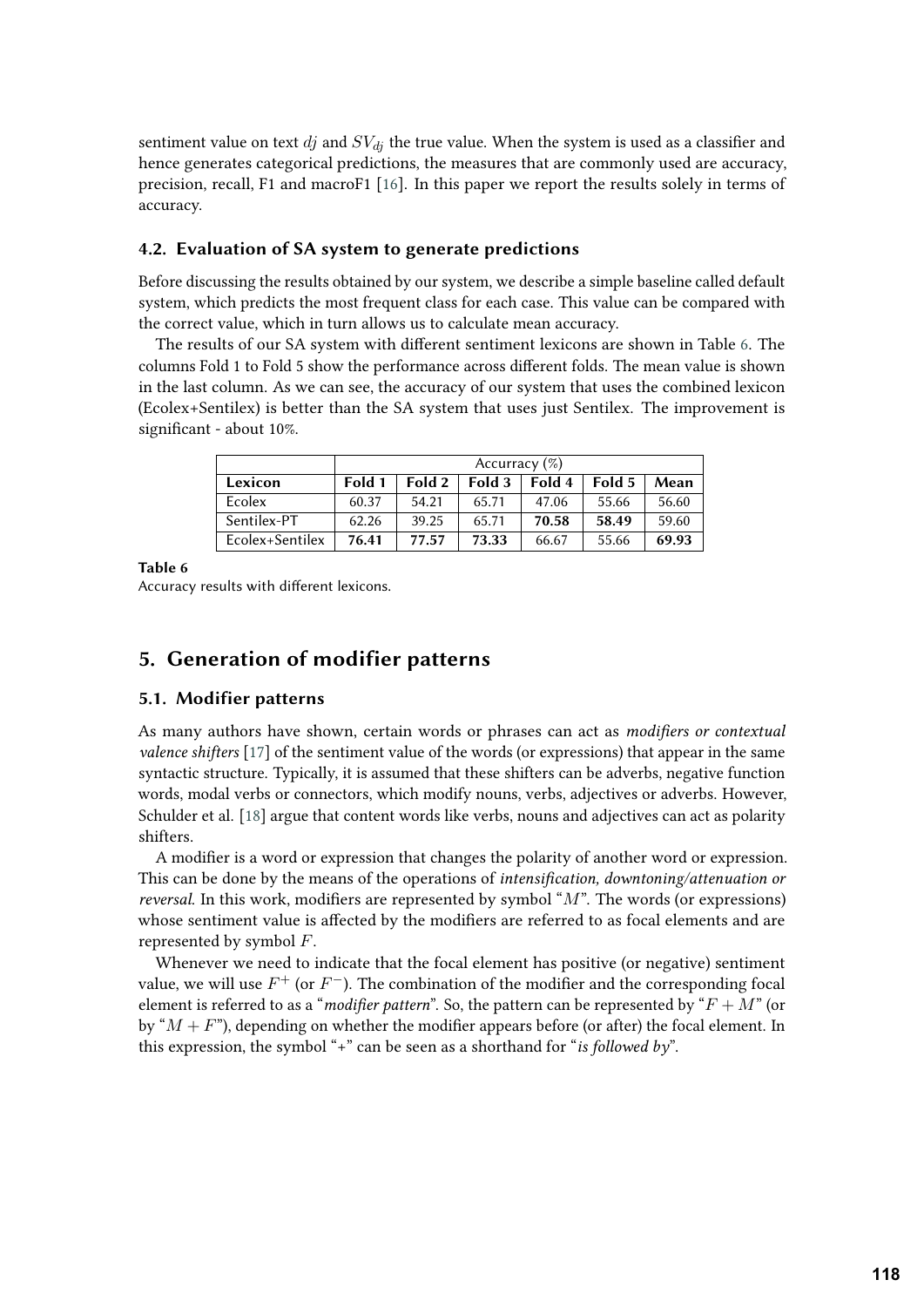The phrase "*melhorar muito*" (*improve greatly*) is an example of the pattern " $F + M$ ", as F=*melhorar* and *M*=*muito*. The modifier in this example is an intensifier. Some patterns also include other elements between F and M. In such cases we will use the pattern " $F + X + M$ ", where X represents one or more words in between  $F$  and  $M$ . An example of such pattern is "crescimento parece bom", where  $F^+ =$  "crescimento",  $X =$  "parece",  $M^I =$  "bom". More examples of patterns are given further on.

#### **5.2. Different types of modifier patterns**

The modifiers can perform one of the following operations: intensification, downtoning, and reversal, following the terminology of Trnavac et al. [\[3\]](#page-14-2). All three types of operations are discussed below.

**Intensification** Typically, intensification will increase the magnitude of the sentiment value of the focal element, as the name of the operation suggests. Let us reformulate this using the terminology introduced above: the sentiment value  $(SV)$  of the modifier pattern that includes an intensifier will normally be greater (i.e., more positive) than the  $SV$  of the focal element if its sentiment value is positive, as in "*melhorar muito*" (*improve greatly*). This can be captured shortly by  ${SV}(F^+ + M^I) > {SV}(F^+),$  where  $M^I$  represents the given intensifier (e.g., "*muito*"). One way of computing the value of  $SV(F^+ + M^I)$  is by introducing a constant  $C$  greater than 1 (e.g., 2) and calculating the product  $C * SV(F^+).$ 

Similarly, if the  $SV$  of the focal work is negative, the sentiment value  $(SV)$  of this pattern will be further down on the negative scale, as in "piorar muito" (deteriorate greatly). This can be captured shortly by  ${SV}(F^- + M^I) < {SV}(F^-).$  So  ${SV}(F^- + M^I)$  can be calculated as the product  $C * SV(F^-)$ .

Both cases above can be unified by introducing symbol "\*" to represent either "+" or "−". So, the rule can be expressed as  $SV(F^* + M^I) = C * SV(F^*)$ .

**Attenuation/downtoning** This operation works in the opposite way of intensification. Normally, it decreases the absolute value of the magnitude of the sentiment value of the focal element, as in "*melhorar pouco*" (*improve slightly*). One way of computing the value of  $SV(F^+ + M^A)$  is by introducing a constant  $C$  smaller than 1 (e.g., 0.5) and calculating the product  $C\ast SV(F^+),$  where MA represents the given modifier that is the downtoner. A similar method can be used for focal elements whose value is negative. In this case  $SV(F^- + M^A) =$  $C * SV(F^-)$ , where C is smaller than 1 (e.g., 0.5).

**Reversal/inversion** The result of this operation depends on whether the focal element has a positive or negative sentiment polarity, i.e., whether we are dealing with  $F^+$  or  $F^-$ . If we are dealing with  $F^+$ , reversal inverts the polarity of the sentiment value of the focal element, like, for instance, in "*não é bom*" (*is not good*). In this example, the modifier pattern is  $M^R + X + F^+ ,$ where  $M^R$  represents the reversal/inversion operation. So, in this case,  $M^R = \text{``não''}, X = \text{``e''},$  $F^+=$  "bom". Here, we use "X" to represent some intermediate words between the modifier and the focal element. We use this pattern also in cases when  $X$  is empty. One way of computing the value of this pattern is by inverting the sentiment value of the focal element, that is, by  $SV(M^R + X + F^+) = -SV(F^+)$ . Most people would agree that the SV of "não é bom" (is *not good*) is rather negative.

The use of inversion operation applied to a focal element with negative sentiment value is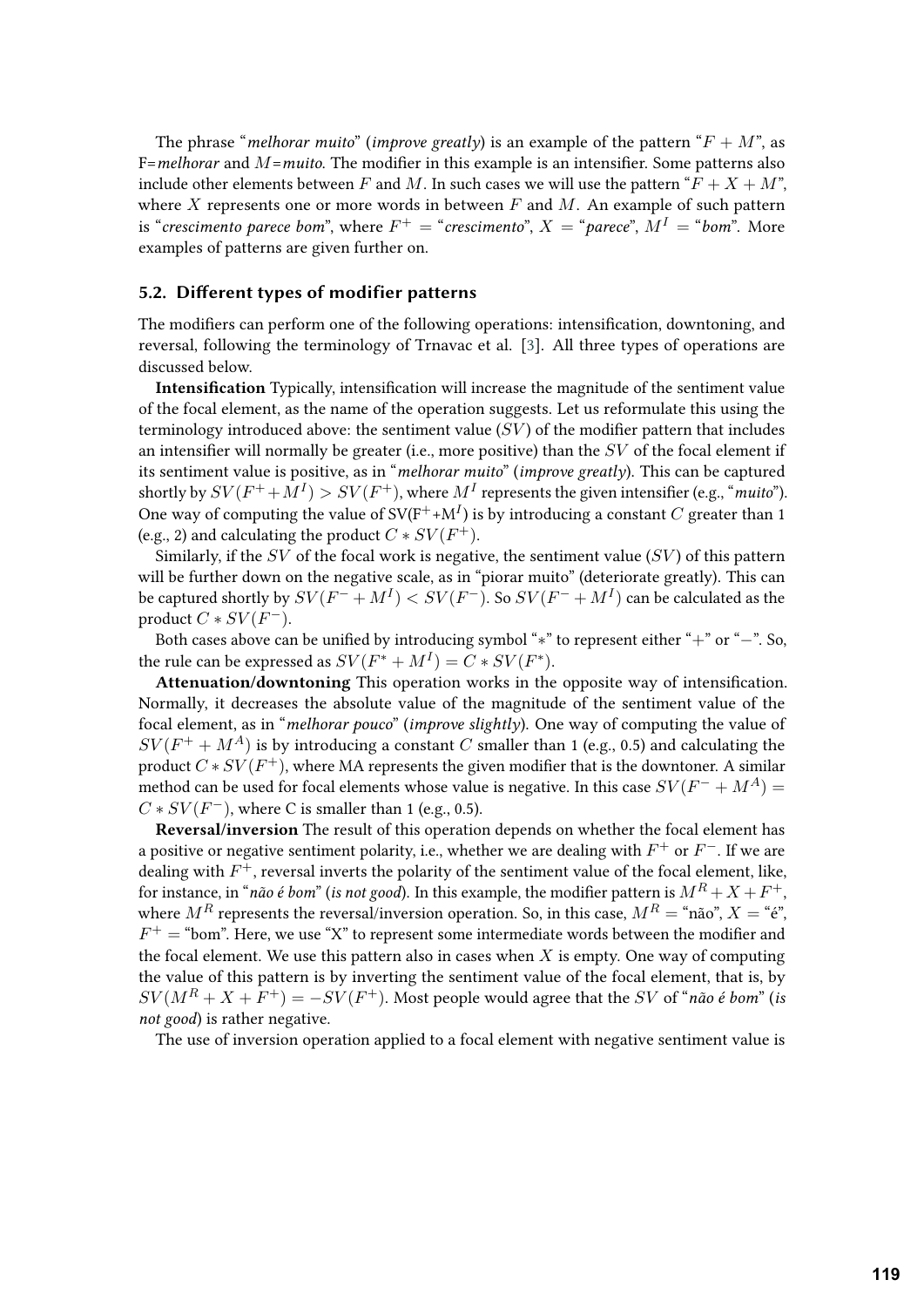more complicated. Consider, for instance, the expression "*não é mau*" (*is not bad*). Most people would not consider this equivalent to "*bom*" (*good*), but rather near a neutral value. This can be represented by  $SV(M^R+X+F^-)=0$ .

# **5.3. Definitions of specific modifier patterns**

Many different modifier patterns typically appear in texts. Therefore, our goal was to analyze the given texts and define a set of such patterns considered useful. These patterns were organized in three different tables, depending on the type of modifier involved. Table [7](#page-10-0) shows some patterns that involve intensifiers, Table [8](#page-11-0) includes downtoners/attenuators, and Table [9](#page-11-1) includes reversal/inversion. Also, each table consists of two parts, depending on the order of the  $F$  and  $M$  elements in the text.

All patterns also show the class of the focal element (i.e., if it is a noun, verb or adjective). So, for instance,  $F_V$  (or  $F_{AD,I}, F_N$ ) is used to represent a focal element that is a verb (or adjective, noun). The class of the modifier is represented in a similar way.

| Modifier pattern             | <b>F</b> (domain-specific)   | X             | M                         |
|------------------------------|------------------------------|---------------|---------------------------|
| $F_V^+ + X + M_{ADV}^I$      | compensar, melhorar, crescer |               | muito, tanto, largamente  |
| $F_N^* + X + M_{ADI}^I$      | saldo, números de economia   |               | positivo, lisonjeiros     |
| $F_N^* + X + M_{ADI}^I$      | portugueses                  | são           | produtivos                |
| $F_V^+ + X + M_{QUANT}^I$    | crescer                      |               | mais que $V$              |
| $F_V^-+X+M^I_{QUANT}$        | perder                       |               | mais que $V$              |
| $F_{N}^{+} + X + M_{V}^{I}$  | crescimento, exportações     |               | suplantou, evoluíram      |
| Modifier pattern             | M                            | $\mathbf x$   | F                         |
| $M_{ADV}^I + X + F_{ADI}^+$  | muito, bastante, mais        |               | interessante, sofisticado |
| $M_{ADV}^I + X + F_{ADJ}^-$  | muito, bastante, mais        |               | negativo                  |
| $M_{ADI}^I + X + F_N^+$      | maior                        |               | credibilidade             |
| $M_V^I + X + F_N^+$          | aumentaram                   |               | qualificação              |
| $M_V^I + X + F_N^+$          | aumentará                    | a dimensão de | economia                  |
| $M_{N}^{I} + X + F_{NP}^{+}$ | o acelerar                   | de            | crescimento económico     |

#### <span id="page-10-0"></span>**Table 7**

Examples of modifier patterns that include intensification.

## <span id="page-10-1"></span>**5.4. Deriving the sentiment values of short phrases**

Let us now examine how we can use the modifier patterns to derive new sentiment values. This process requires that the sentiment lexicon is used to derive the value of single words (unigrams), as discussed in Section 3. Then all patterns are processed one by one. The sentiment value of a given pattern is derived from the sentiment value of the focal element using a rule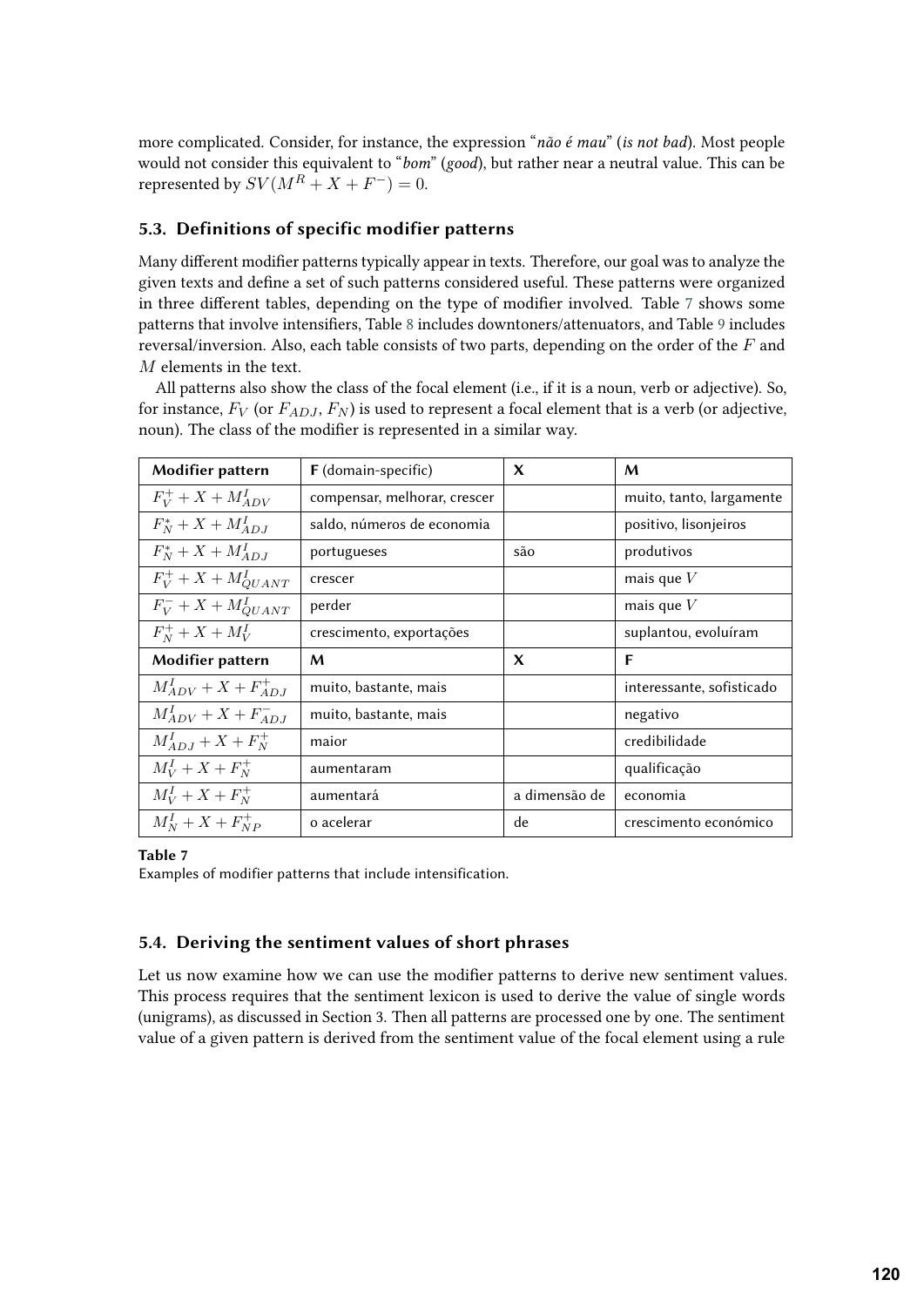<span id="page-11-0"></span>

| Modifier pattern         | F (domain-specific) | X  | M            |
|--------------------------|---------------------|----|--------------|
| $F_N^+ + X + M_{AD,I}^A$ | saldo               |    | negativo     |
| $F_N^- + X + M_{AD,I}^A$ | déficit             |    | controlado   |
| $F_N^+ + X + M_{PREP}^A$ | crescimento         |    | apenas V     |
| $F_N^-+X+M_{PRFP}^A$     | desemprego          |    | abaixo de V  |
| Modifier pattern         | F (domain-specific) | X  | M            |
| $M_{ADV}^A + X + F_V$    | pouco               | se | alterou      |
| $M_{PREF}^A+X+F_{ADJ}^-$ | apesar              | de | negativo     |
| $M_N^A + X + F_N^+$      | falta               | de | qualificação |

## **Table 8**

Examples of modifier patterns that include downtoning/attenuation.

| Modifier pattern            | M              | x      | F                              |
|-----------------------------|----------------|--------|--------------------------------|
| $M_{ADV}^R + X + F_N^+$     | não            | tem    | solução                        |
| $M_{ADV}^R + X + F_{ADI}^-$ | não, nem       | é      | desajustado, mau, problemático |
| $M_V^R + X + F_{NP}^-$      | inverta        |        | ciclo negativo                 |
| Modifier pattern            | M              | X      | F                              |
| $F_N^- + X + M_{AD,I}^R$    | falta de $N^+$ | parece | disparatado                    |
| $F_N^* + X + M_{NP}^R$      | $F_N$          | é      | falsa questão                  |

#### **Table 9**

Examples of modifier patterns that include reversal/inversion.

that has the following form

<span id="page-11-1"></span>
$$
SV(Patten) \leftarrow C * SV(F) .
$$

Let us now focus on one of the patterns to see how this is done. Let us consider, for instance,  $F_V^+ + X + M_{ADV}^I$  discussed above. In this case, the rule has the form

$$
SV(F_V^+ + X + M_{ADV}^I) \leftarrow C * SV(F_V^+)
$$

where  $C$  is the given constant, whose value (i.e., 2) can be retrieved a table accompanying this pattern. This rule determines the sentiment value of the combination of the focal element  $F_V^+$  $\stackrel{\text{a}}{V}$  and modifier  $M_{ADV}^I$  is determined from the sentiment value of the focal element and multiplying it by constant  $C$ .

The process of applying a given modifier pattern involves the following steps:

1. Extract the list of modifier words from the pattern definition (e.g., muito, bastante, mais etc.),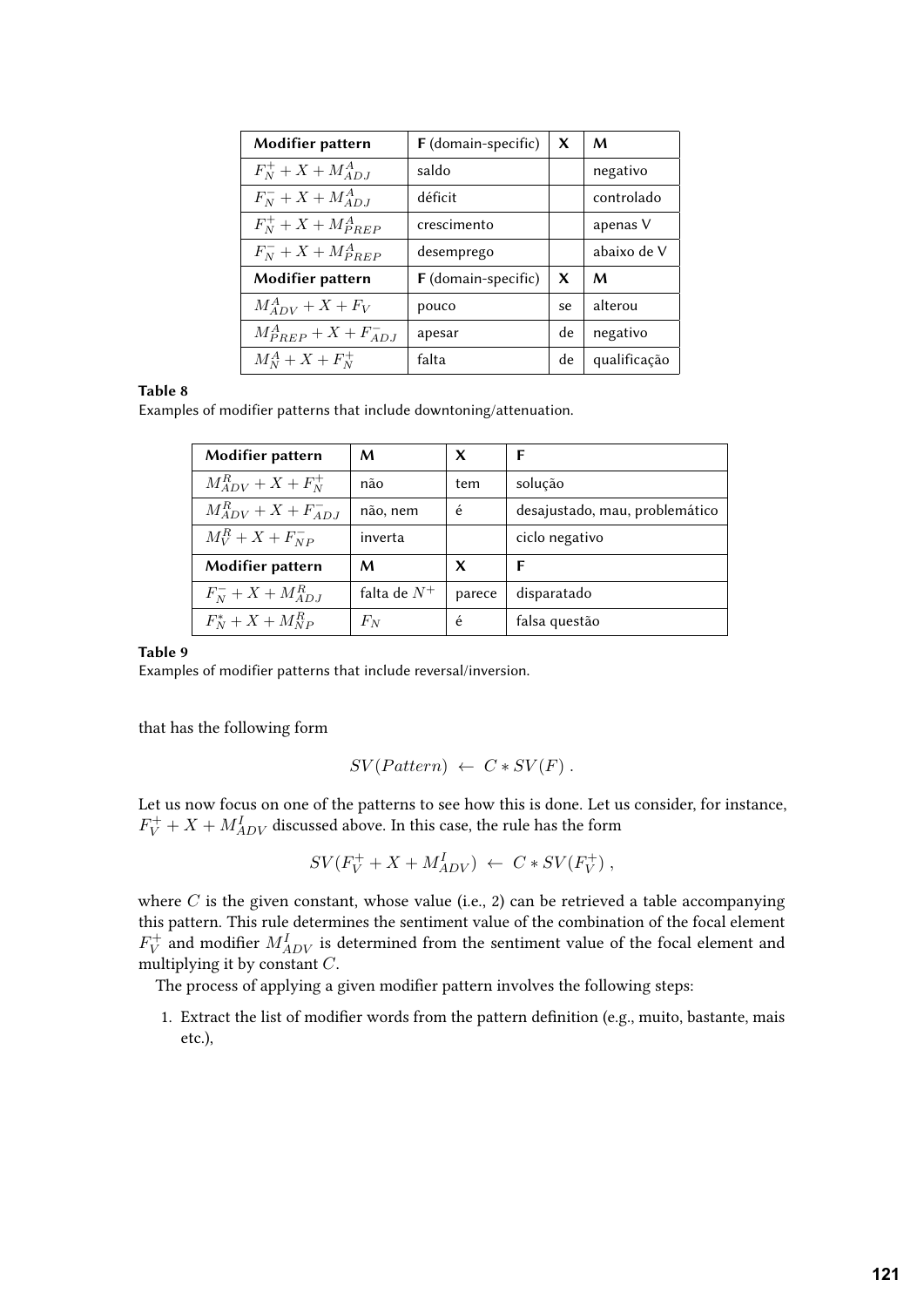- 2. Identify where these modifiers appear in a given text and check whether they are of the required class (here  $ADV$ ). Suppose, we have identified the modifier "*muito*" (*very much*) in the text.
- 3. Determine which way to look for the focal element  $F$ . This is determined by the order in which " $M$ " and " $F$ " appear. Considering our example pattern, we should be looking for a focal element at position −1 with respect to the position of the modifier.
- 4. Test whether the focal element is of the required class (here V). If our text to process included the phrase "*crescer muito*" (*improve greatly*), we would identify the focal element "*crescer*" (*grow*). As indeed, this token is a verb  $(V)$ , we can proceed.
- 5. For each focal element found, retrieve its sentiment value from the lexicon and multiply it by the constant  $C$ . Suppose, we find that the sentiment value of "*crescer*" is 0.84. So, the sentiment value of "*crescer muito*" is 1.68.
- 6. The sentiment value obtained is used as the sentiment value of the short phrase covered by the respective pattern. This value is used instead of the original sentiment value of the focal element.

## <span id="page-12-0"></span>**5.5. Results**

We have carried out experiments with combination of intensifier patterns and Ecolex using only one-fold (Fold 1 train and test data). No significant improvement was obtained by addition of the modifier patterns.

#### **5.6. Analysis of the current approach**

We have analysed both the entries in our lexicon Ecolex and some sentences in the test data whose sentiment value was not predicted correctly. In our view the problems can be attributed mainly to the following two different causes:

- relatively low quality of the induced lexicon,
- patterns are based on a proximity criterion (rather than dependency links).

If some of the lexicon values are wrong, applying modifier patterns will not improve the outcome. For instance, the phrase "*bastante negativo*" (*rather bad*) was attributed an incorrect sentiment value, because the value of F="*negativo*" in the induced lexicon is wrong (0.33). So the application of the intensifier pattern  $M_{ADVI} + X + F^{-}_{ADJ}$  magnifies this error. Further on in this section, we discuss two different approaches that can be used to obtain a lexicon that could be relied on.

As we have explained in Section [5.4,](#page-10-1) the proposed method retrieves a given pattern and then searches through the target text to identify the modifier words. This approach has the following limitation. Let us assume that we encounter the phrase "*é muito bom*". We would expect that the result is positive. Indeed, the sentiment value of F="*bom*" is 0.8, the invocation of the pattern  $M_{ADV}^I + X + F_{ADJ}^+$ , where  $M = "muito"$  gives 1.6. However, in this case another pattern applies, namely  $F_V^+ + X + M_{ADV}^I$ , where  $F = "ser"$  (*is*) (representing " $e$ " in lemmatized form) and  $M =$  "muito". This introduces wrongly a sentiment value of " $\acute{e}$  muito" (*is very much*) and this way corrupts the final result. This pattern fires, as it uses a proximity criterion to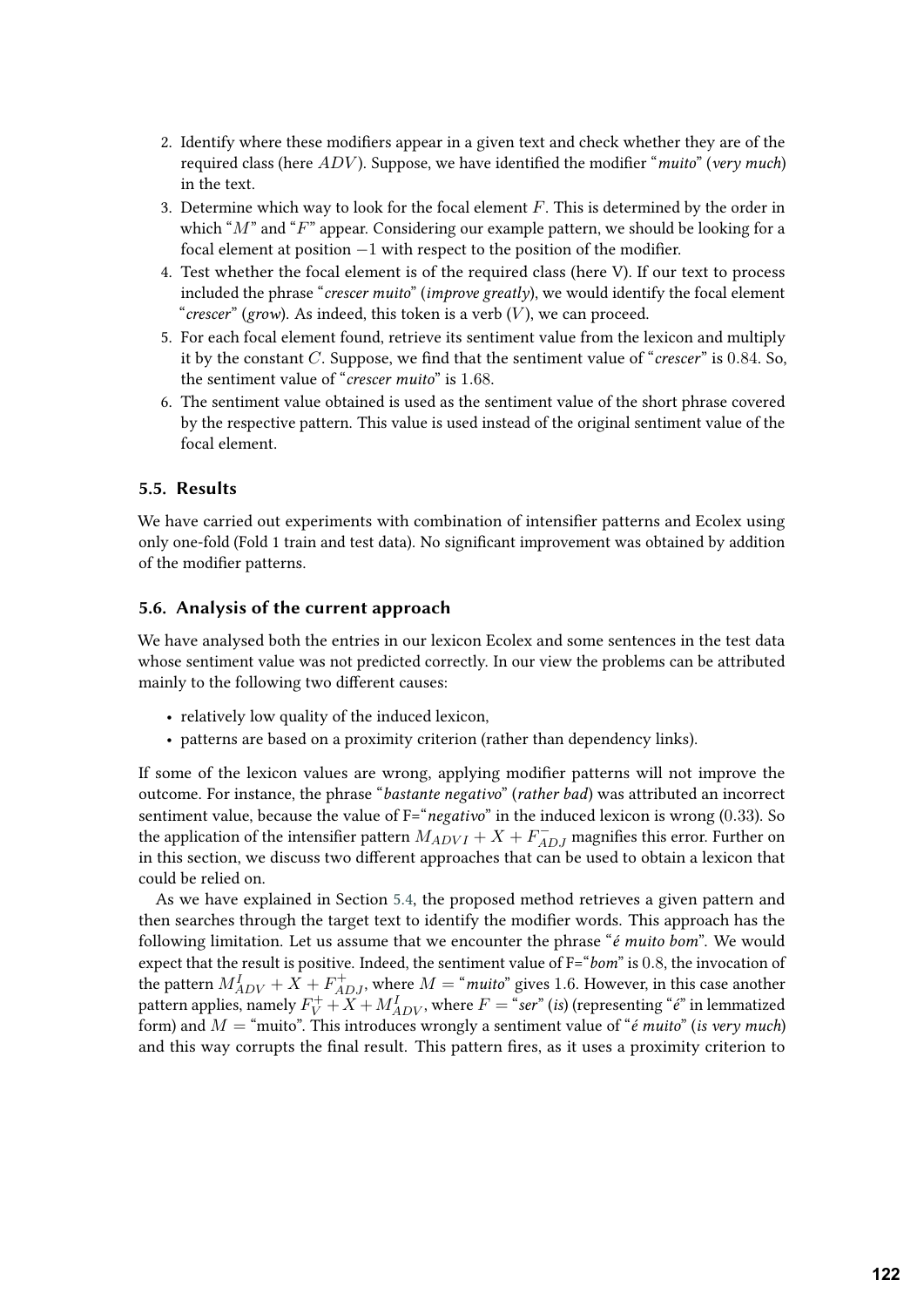identify the focus word. Our future plan involves the usage of dependency links resulting from dependency parsing [\[19\]](#page-15-12) to identify the focal element. This would prevent the latter pattern from firing.

It could be argued that the word "is" should not be considered altogether because it is a stopword. However, if our aim is to use modifier patterns, care is needed regarding which stopwords are in fact dropped. The words "*não*" (*no*), "*mais*" (*more*), "*muito*" (*many*) are considered stopwords, yet they play an important role in our patterns.

### **5.7. Some thoughts on how to induce a better quality sentiment lexicon**

Consider the issue of how to obtain a sentiment lexicon that has better quality than the one obtained by the current approach. There are two line that can be followed:

- improve the quantity and quality of the training data,
- improve the automatic method of inducing the lexicon.

As the method of inducing the sentiment lexicon can be compared to other ML approaches, the quality of the result depends on the quantity of labelled sentences. As we have mentioned in Section [3.1,](#page-3-2) the available data consists of 408 labelled sentences (or phrases), which is a relatively modest number.

Many sentences include 15 words or more. In one sentence, for instance, there are 29 tokens and 13 of them are potential sentiment-bearing words (i.e.,  $N$ ,  $V$ ,  $ADJ$ , and  $ADV$ ). So, the system has a rather hard task of working out which sentiment value to attribute to each of these tokens. It is clear that if the sentence was separated into various parts and labelled, the training data would have a better quality.

The method of inducing the sentiment lexicon could be improved too, by reusing the ideas from the areas of expectation maximization (EM) [\[20\]](#page-15-13) and Bayesian optimization [\[21\]](#page-15-14). The induction would be done in several iterations. The first iteration would follow the approach described in Section [3.](#page-3-0) Then, the SA system would be applied with the induced lexicon to the training data to calculate the errors. This process would take into account the patterns too. The errors would be used to generate modified labels of the training sentences and then the sentiment values of all the words are recalculated. This process would be repeated several times or until the values stabilize.

Our future work will explore the observations above. Our aim is to demonstrate the usefulness of the approach outlined in this paper.

# <span id="page-13-0"></span>**6. Conclusions**

We have described an approach to the construction of a sentiment analysis system, which was developed on the basis of texts on economics and finance in European Portuguese. This system includes a domain-specific sentiment lexicon, modifier patterns and rules.

The acquisition of the domain-specific sentiment lexicon is discussed in Section [3.](#page-3-0) As we have shown, this is done in an automatic manner based on the distribution of ratings for different words that occur in the training data (labelled texts, i.e., sentences or phrases). We have shown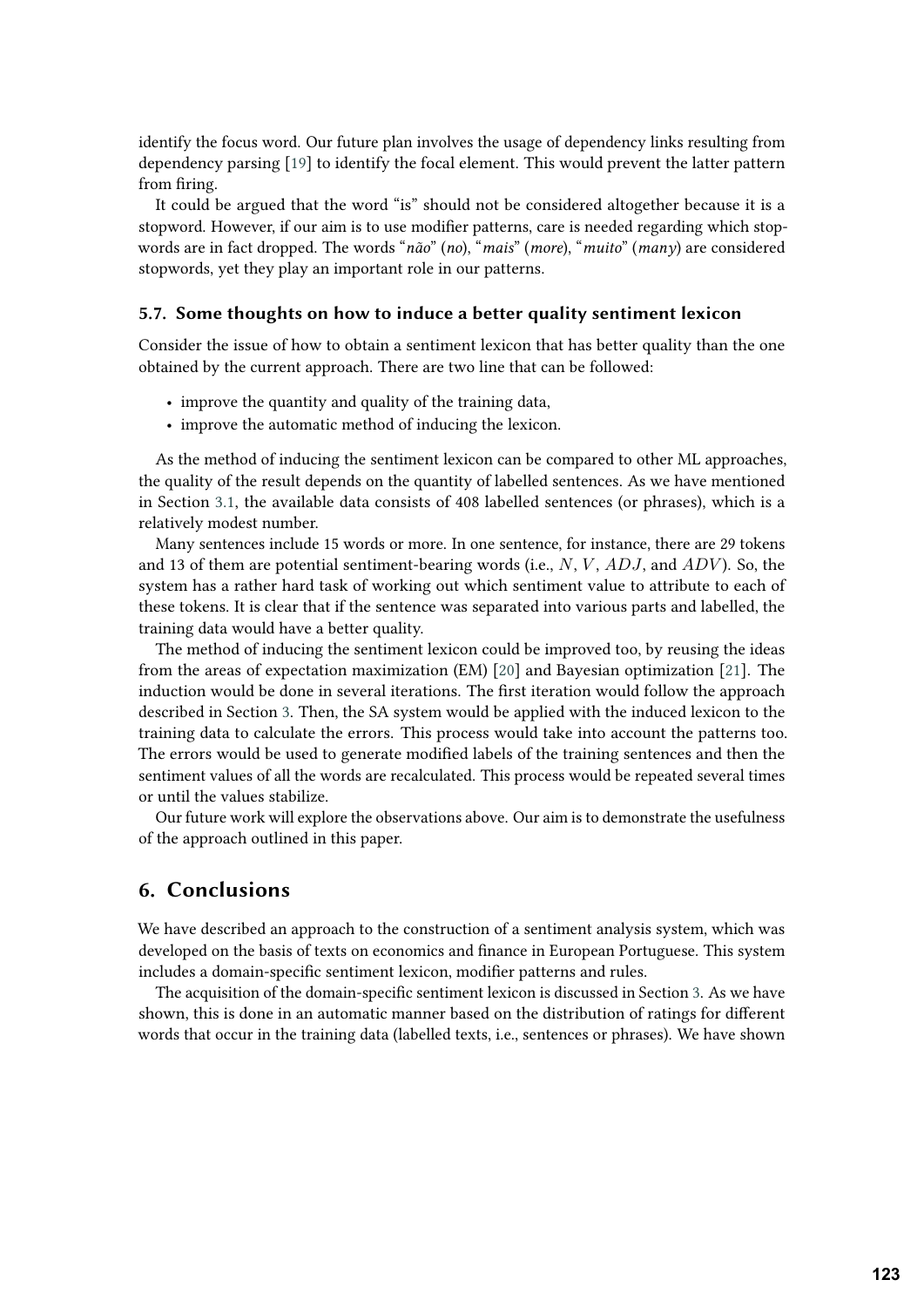that this approach can identify some words that have clear positive or negative sentiment in the area of economics and finance in Portuguese. Given that the training data was relatively small (300+ labelled sentences or phrases), one cannot expect the predictive performance to be very high. Still, we have shown that it was better than the default prediction.

Further improvements can be obtained with recourse to modifier patterns discussed in Section [5.](#page-8-0) These enable us to generate the sentiment values of certain phrases captured by these patterns. All modifier patterns were acquired manually. Each pattern includes a modifier and a focal element. As we have shown, the modifiers can be of different types, depending on whether the operation is intensification, downtoning or reversal. The focal element is restricted to some particular word class (e.g., a noun) that appears in the acquired lexicon. So, this work builds on the work discussed in the previous sections.

This approach combines an automatic process (lexicon construction) with human knowledge in the form of modifier patterns and specific modifiers. This human knowledge can come from specialists in the field of economics, linguistics, among others. This work was our first experiment with this particular conceptualization, representation and coding and represents more a proof of concept, rather than the final solution. We are planning to develop this work further and expect substantial improvements in performance.

# **Acknowledgments**

This work is financed by National Funds through the Portuguese funding agency, FCT - Fundação para a Ciência e a Tecnologia, within project UIDB/50014/2020 of INESC TEC and project UIDB/00022/2020 of CLUP.

# **References**

- <span id="page-14-0"></span>[1] S. Almatarneh, P. Gamallo, Automatic construction of domain-specific sentiment lexicons for polarity classification, in: International Conference on Practical Applications of Agents and Multi-Agent Systems, Springer, 2017, pp. 175–182. URL: [https://doi.org/10.](https://doi.org/10.1007/978-3-319-61578-3_17) [1007/978-3-319-61578-3\\_17.](https://doi.org/10.1007/978-3-319-61578-3_17)
- <span id="page-14-1"></span>[2] S. H. Muhammad, P. Brazdil, A. Jorge, Incremental approach for automatic generation of domain-specific sentiment lexicon, in: Advances in Information Retrieval, LNCS, volume 12036, Springer, 2020, pp. 619–623.
- <span id="page-14-2"></span>[3] R. Trnavac, D. Das, M. Taboada, Discourse relations and evaluation, Corpora 11 (2016) 169–190.
- <span id="page-14-3"></span>[4] W. van Atteveldt, M. A. van der Velden, M. Boukes, The validity of sentiment analysis: Comparing manual annotation, crowd-coding, dictionary approaches, and machine learning algorithms, Communication Methods and Measures 15 (2021) 121–140.
- <span id="page-14-4"></span>[5] A. C. Forte, P. B. Brazdil, Determining the level of clients' dissatisfaction from their commentaries, in: International Conference on Computational Processing of the Portuguese Language, Springer, 2016, pp. 74–85.
- <span id="page-14-5"></span>[6] F. Silva, P. Silvano, A. Leal, F. Oliveira, P. Brazdil, J. Cordeiro, D. Oliveira, Análise de senti-